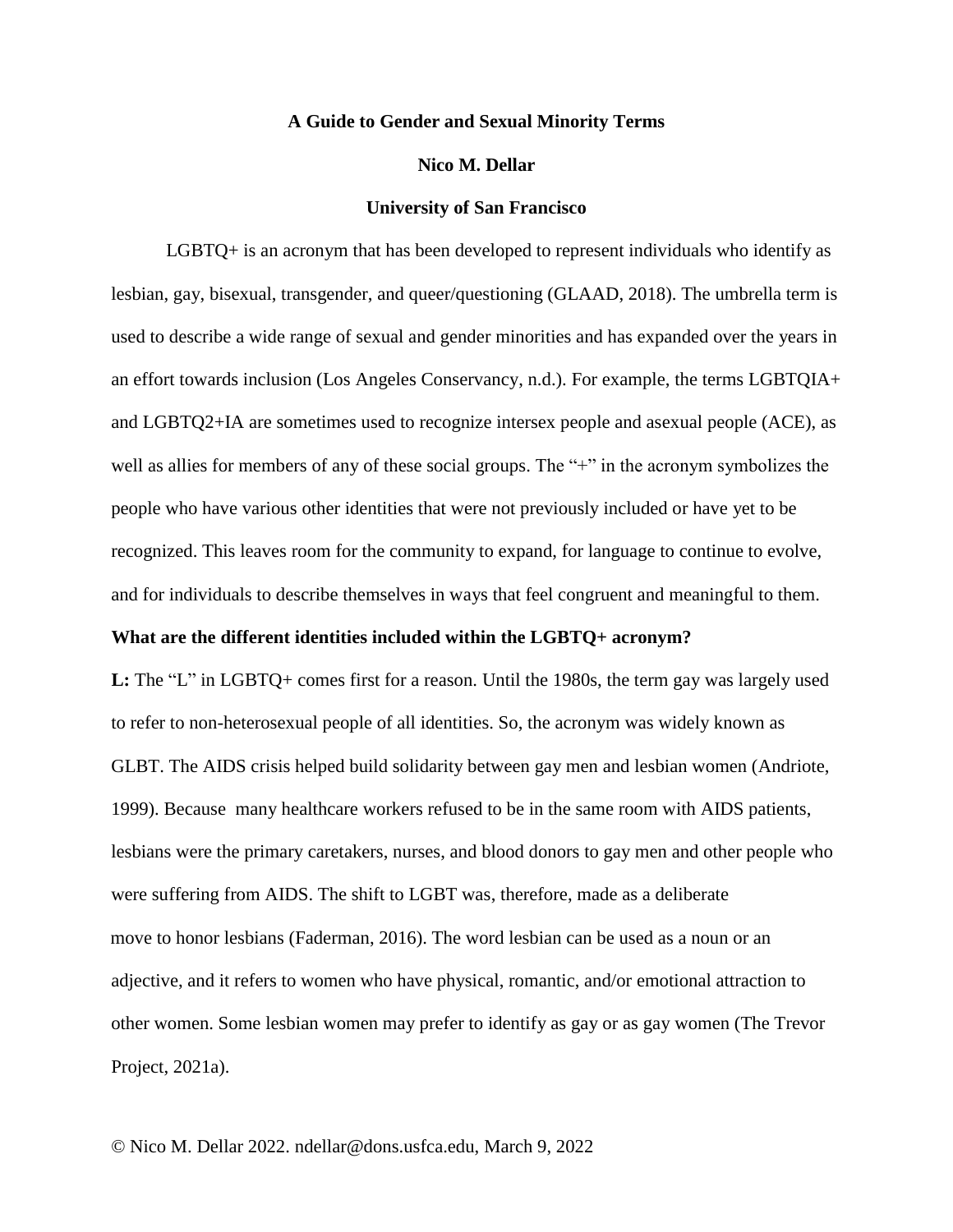**G:** Gay is an adjective used to describe people who have physical, romantic, and/or emotional attraction to people of the same gender. Historically, the word gay has most often been used to refer to men who are attracted to men. However, it is now common for the word to be used outside of that specific context (The Trevor Project, 2021a).

It is important to remember the distinction between gender expression and sexual orientation. Contrary to common stereotypes, not all lesbian women present as masculine and not all gay men present as feminine. One's sexual orientation has to do with who one is attracted to, whereas one's gender expression reflects how one expresses their gender. Gay and lesbian individuals can present in any number of ways (The Trevor Project, 2021a).

**B:** Bisexuality is a sexual orientation used to describe people who have the potential to experience attraction to more than one gender (American Psychological Association [APA], 2017). People who are bisexual may experience attraction to different genders in different ways and to different degrees. The attraction does not have to be experienced at the same time either. While the etymology of the word suggests that individuals who identify as bisexual are attracted to two genders, it is key to remember that many words were created at times when there was a limited understanding of gender. In its current form, the cultural definition of bisexual does not link attraction to the gender binary. Nonetheless, some people may prefer to identify as pansexual. The Greek prefix *pan* means all, and some use the term pansexual to describe their attraction to more than one gender. Bisexuality and pansexuality are sometimes used interchangeably, but it is best to listen and use the words that each individual identifies with (The Trevor Project, 2021b).

© Nico M. Dellar 2022. ndellar@dons.usfca.edu, March 9, 2022 **T:** Many people fail to recognize the difference between sex and gender, although this distinction is supported by the World Health Organization (n.d) and APA (2015b). When each of us is born, doctors look at our external genitalia and typically assign us to be either male or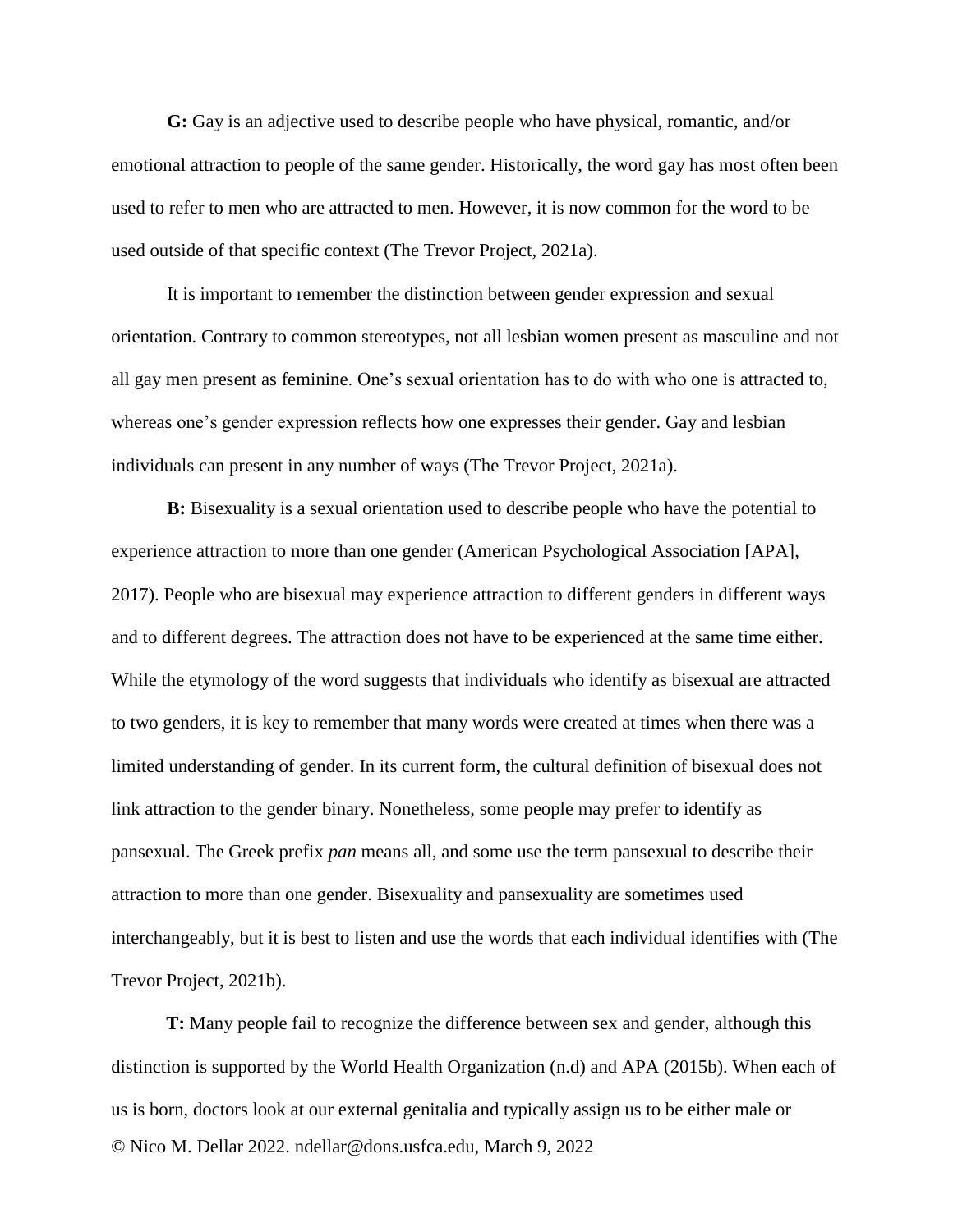female. However, sex characteristics also include chromosomes, hormones, and gonads (Understanding Gender Identities, 2021). Individuals who are intersex can have a variety of reproductive or sexual anatomy that don't neatly fit into the boxes of male or female. Being intersex is more common than most people realize; in the U.S., they number 1-2 percent of the population (Planned Parenthood, 2021). Often individuals who are intersex are treated as though they have a medical condition, when in reality being intersex is a natural human variation.

If sex has to do with one's biology, what is gender? Gender refers to an individual's selfidentification. Gender is something informed by culture, society, and one's relationship to themself. It, therefore, encompasses a wider range of introspective and sentient experiences than one's assigned sex at birth (The Trevor Project, 2021c). The word "transgender," sometimes shortened to "trans," is an umbrella term that describes any person whose gender identity does not match the sex that they were assigned at birth (APA, 2015b). Transgender is an adjective, not a noun. A transgender man is someone who was assigned something other than male at birth, but who identifies as a man. A transgender woman is someone who was assigned something other than female at birth, but who identifies as a woman. Knowing a person's assigned sex at birth is not necessary in order to be respectful of their gender identity. Many trans people will transition in a number of ways in an effort to match their gender expression with their gender identity. A transgender person's transition is something personal and can be complex. It may take place over a long period of time and involve taking hormones, having various gender-affirming medical surgeries, social changes, and/or legal documentation changes (The Trevor Project, 2021c). Not all people who are transgender choose to medically transition and this does not make them any less transgender. It is never okay to ask direct questions about a transgender person's body, assigned sex at birth, medical history, or previous names, unless that person expresses that they feel comfortable disclosing this information.

© Nico M. Dellar 2022. ndellar@dons.usfca.edu, March 9, 2022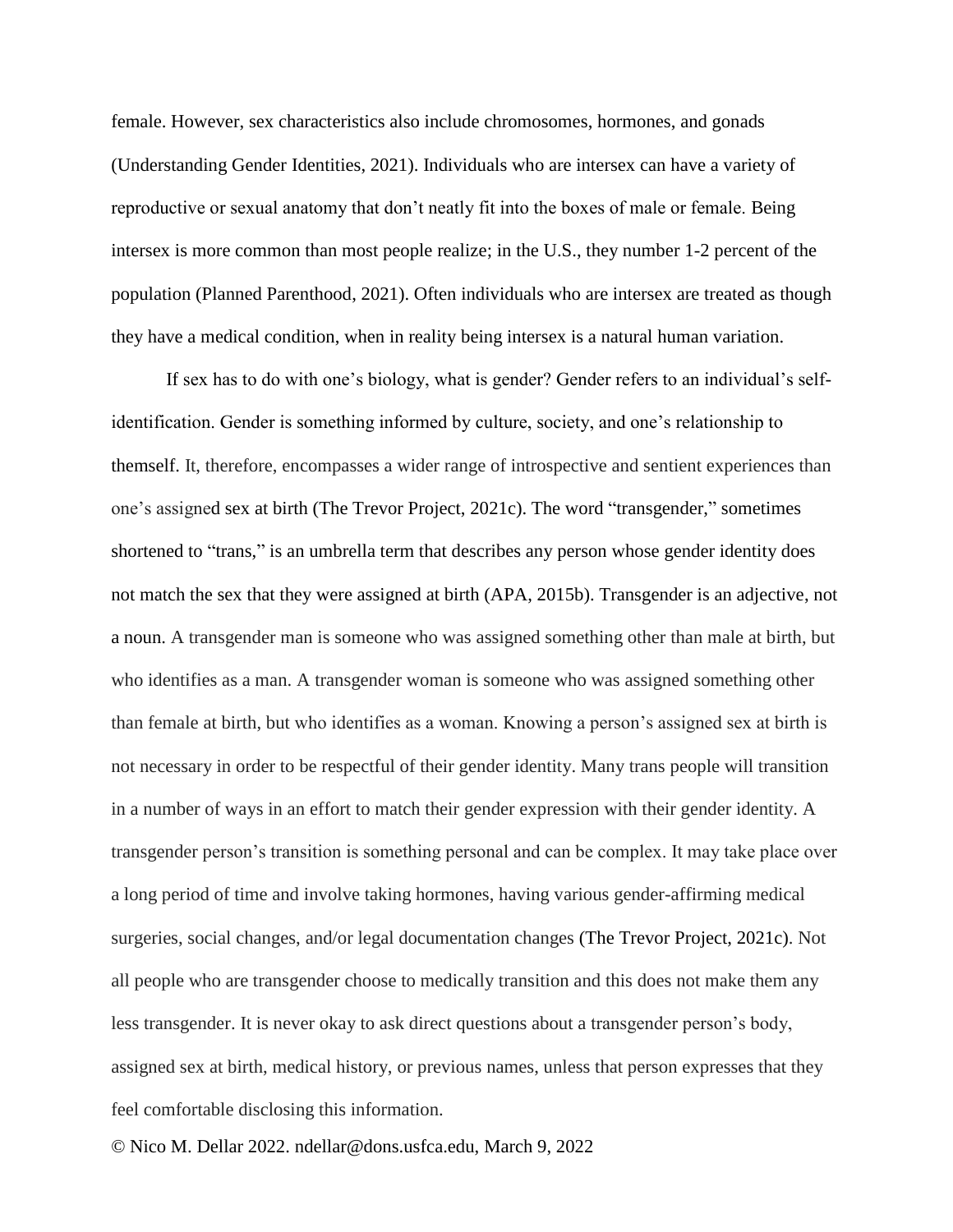Gender is not strictly binary and can more accurately be framed as a spectrum or something even more expansive. Some transgender people identify as men or women, but there are also those who identify outside of these binary categories. Some, but not all, nonbinary people also identify as transgender. Some, but not all, nonbinary people use they/them pronouns or other intentionally gender-neutral pronouns. Nonbinary gender identities are not new and have existed in many cultures throughout history. The idea of the gender binary was something imposed on native cultures through colonization during the 15th-19th century (Viverito, n.d.).

Although it is easy to assume someone's gender based on their appearance, we cannot tell how someone identifies just by looking at them. A person's gender expression does not always signify their gender identity. Similarly, a person's pronouns cannot be assumed just by looking at them (The Trevor Project, 2021d) It is generally best to ask what pronouns a person uses and to make a conscious effort to refer to them in that way. Especially because the classroom is the place that many young people spend the majority of their time, it is vital that transgender and nonbinary people feel safe in this environment. In 2020, the Trevor Project launched the largest study of LGBTQ youth mental health ever conducted. Out of 40,000 LGBTQ youth surveyed, 60% of transgender and nonbinary youth reported engaging in self-harm in the past 12 months. More than half of transgender and nonbinary youth reported seriously considering suicide. On the other hand, the transgender and nonbinary youth who reported having their pronouns respected by all or most people in their lives attempted suicide at half the rate of those who did not have their pronouns respected (Paley, 2020). Respecting transgender and nonbinary students' pronouns is suicide prevention.

© Nico M. Dellar 2022. ndellar@dons.usfca.edu, March 9, 2022 **Q:** The "Q" in LGBTQ+ stands for individuals who identify under the umbrella term queer. The word queer has historically been used as a derogatory and offensive slur and is more generically used to describe things that are odd or abnormal (Queer, n.d.). However, since the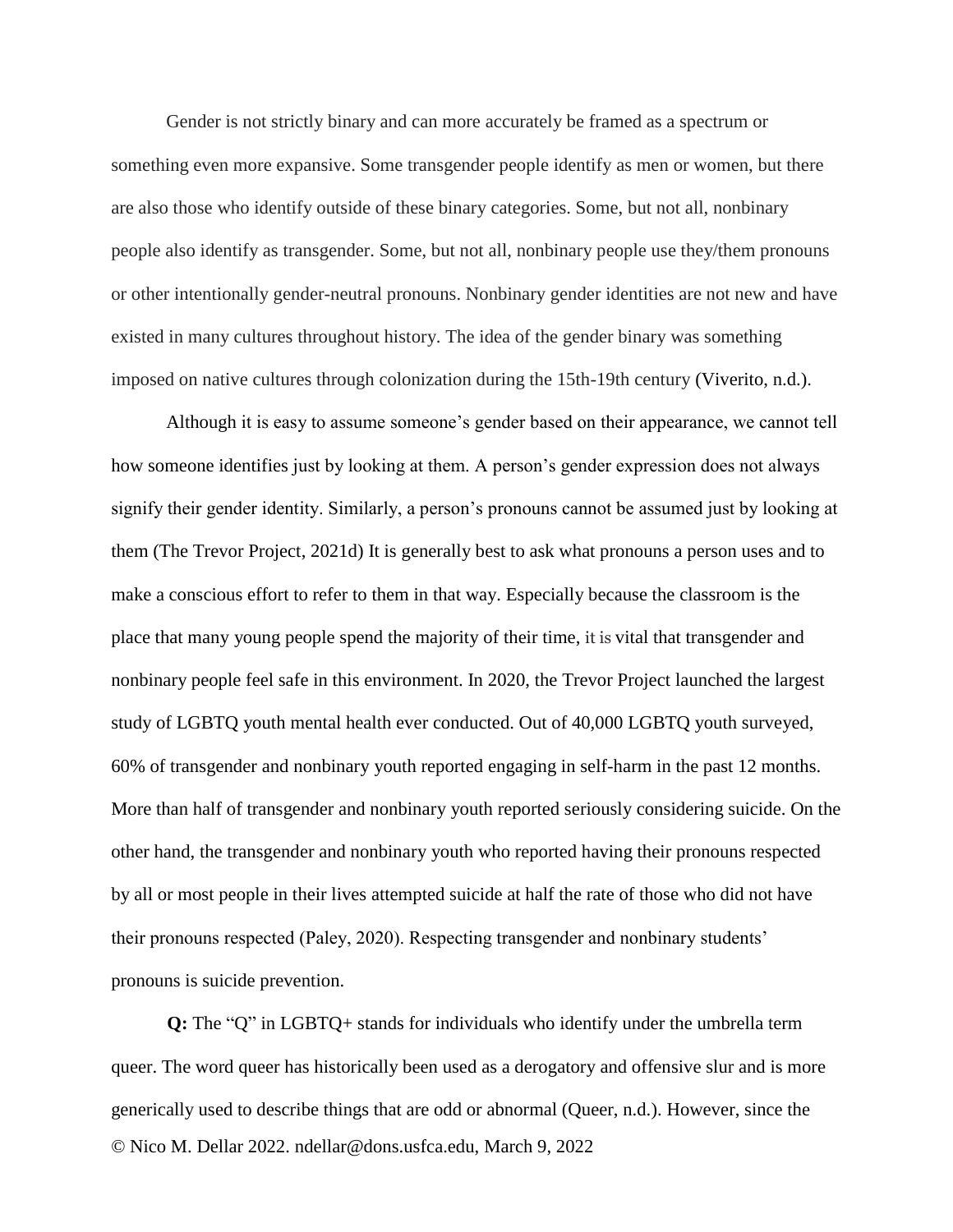1990s, there has been a movement amongst LGBTQ+ individuals to reclaim the word. It is a label used by some people with pride, but it may still be offensive to some. Some people use the word as a blanket term to describe themselves as identifying in any number of ways that are not heterosexual (How the word 'queer' was adopted by the LGBTQ community, n.d.). Some people who don't identify as men or women may also describe themselves as genderqueer (Gold, 2019). The Q may also stand for those who are questioning their sexual orientation or gender identity.

## **A Final Note**

The LGBTQ+ community is often assumed to share struggles and commonalities involved in marginalization. Although the acronym creates a sense of unity for individuals whose experiences don't reflect those of heterosexual and cisgender norms, harm can also come from neglecting to appreciate the nuances of each person's experience. A person's lived experience as a gay man is likely to be vastly different from that of a lesbian woman or that of a transgender person. So, when speaking, writing, or depicting groups of people, it is important to be as specific as possible and to choose terms that are representative of the groups to which you are referring.

# **Educational Resources**

The following resources can be used by the instructor to further their knowledge. They can also be shown in class and/or be recommended to students:

- How to Teach LGBTQ History. *Teaching LGBTQ History* (n.d.). https://www.lgbtqhistory.org/how-to-teach-lgbtq-history/. This resource provides videos, podcasts, a glossary of terms, and a historical timeline related to LGBTQ history.
- The Identity Project. (n.d.). http://www.identityprojectsf.com/.

© Nico M. Dellar 2022. ndellar@dons.usfca.edu, March 9, 2022 This is a photography project that celebrates the labels that people choose to identify with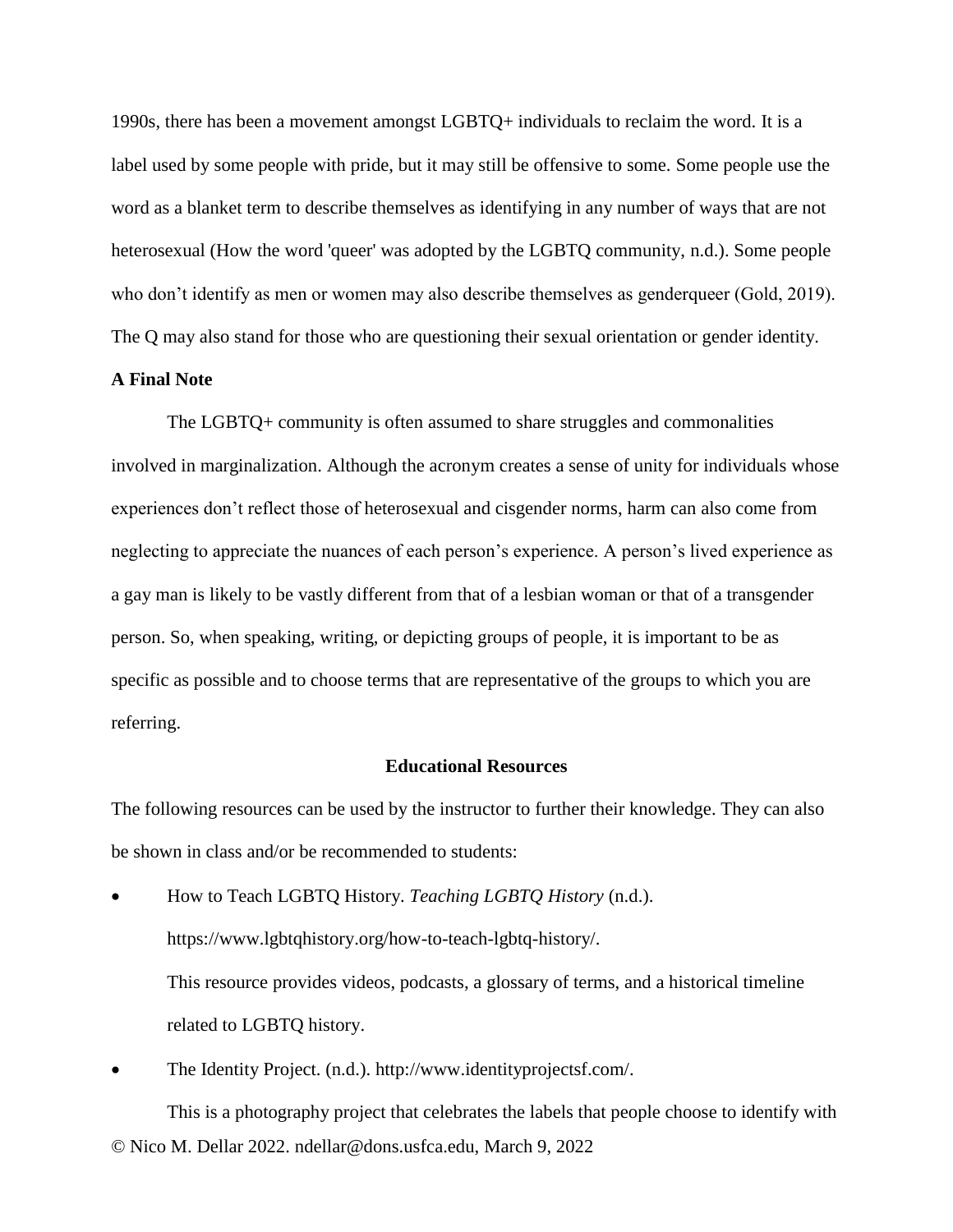when defining their gender and sexuality.

- Johnson, A. (2020, June 29). How to queer ecology: One goose at a time. *Orion Magazine.* https://orionmagazine.org/article/how-to-queer-ecology-once-goose-at-a-time/. This article challenges the argument that LGBTQ+ individuals are not "natural."
- Mehra, N. J. (2020). *Brown White Black: An American family at the intersection of race, gender, sexuality, and religion*. Picador.

With a wife who is White and a Black adopted son, Nishta J. Mehra discusses what it is like to navigate the world with a family that lies at the the intersection of race, gender, sexuality, and religion.

- Wizenberg, M. (2020). *The Fixed Stars*. Abrams Press. In this memoir, the author explores the nature of changing identity and complex sexuality.
- Communications, N.Y.U.W. (n.d.). *Trans inclusive practices in the classroom*. New York University. [https://www.nyu.edu/life/global-inclusion-and-diversity/learning-and](https://www.nyu.edu/life/global-inclusion-and-diversity/learning-and-developmen%20t/toolkits/trans-inclusive-classrooms.html)[developmen t/toolkits/trans-inclusive-classrooms.html.](https://www.nyu.edu/life/global-inclusion-and-diversity/learning-and-developmen%20t/toolkits/trans-inclusive-classrooms.html)

This resource offers suggestions for making your classroom inclusive.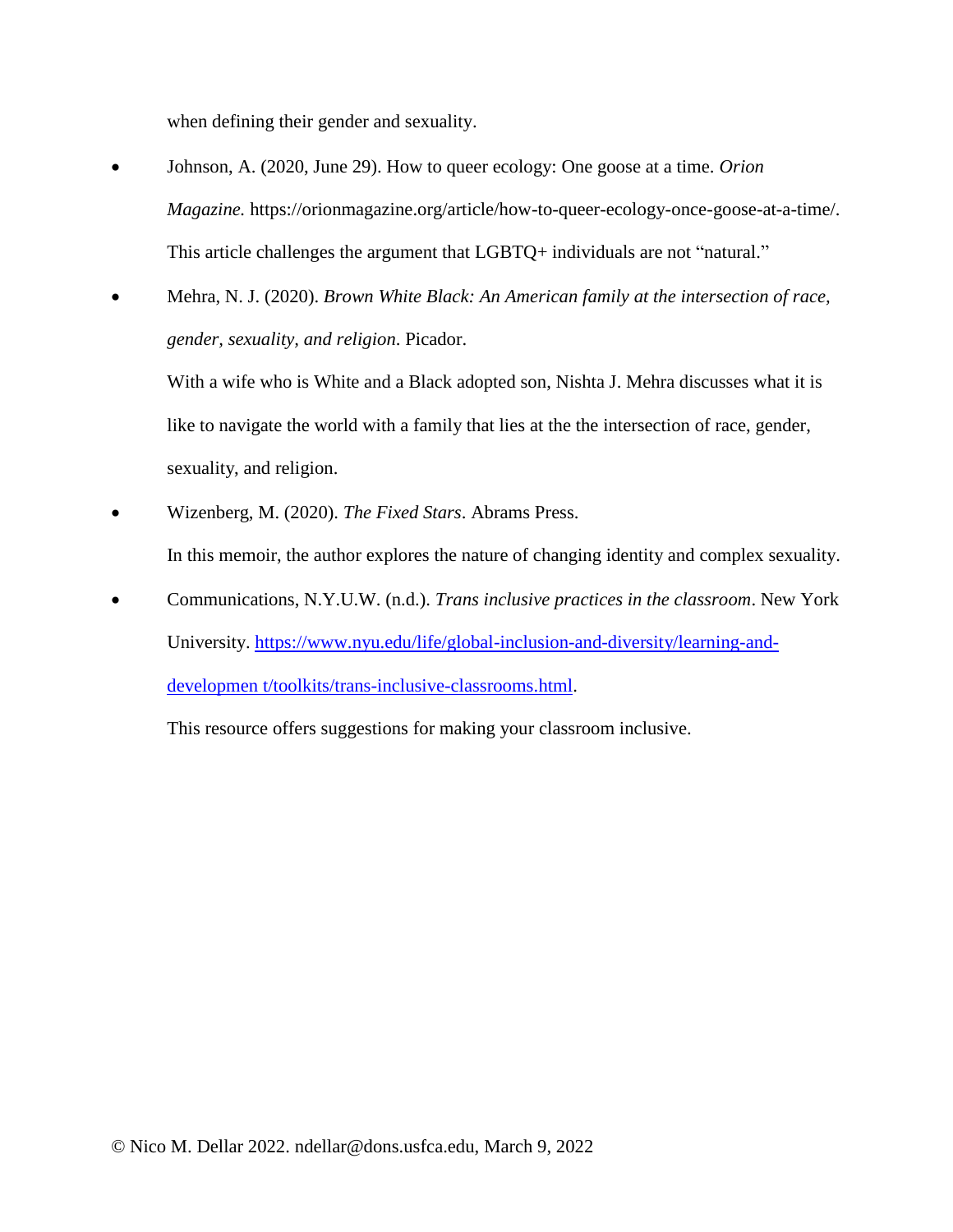### **References**

- Andriote, J.-M. (1999). *Victory deferred: How AIDS changed gay life in America*. University of Chicago Press.
- American Psychological Association. (2015). Guidelines for psychological practice with transgender and gender nonconforming people. *American Psychologist, 70*(9), 832-864. doi.org/10.1037/a0039906
- American Psychological Association. (2017). *Understanding bisexuality*. https://www.apa.org/pi/lgbt/resources/bisexual.
- Queer (n.d.). How the word 'queer' was adopted by the LGBTQ community. *Columbia Journalism Review*. https://www.cjr.org/language\_corner/queer.php.

Faderman, L. (2016). *The gay revolution: The story of the struggle*. Simon & Schuster .

- GLAAD. (2018, May 4). *GLAAD Media Reference Guide* (*10th Ed*.) https://www.glaad.org/reference#guide.
- Gold, M. (2019, June 7). The ABCs of L.G.B.T.Q.I.A.+. *The New York Times*. https://www.nytimes.com/2018/06/21/style/lgbtq-gender-language.html.
- Los Angeles Conservancy. (n.d.). Explanation of LGBTQ terms | https://www.laconservancy.org/explanation-lgbtq-terms.
- Paley, A. (2020). *The Trevor Project national survey 2020*. The Trevor Project. https://www.thetrevorproject.org/survey-2020/.

*Queer*. Stylebook on LGBTQ issues. (n.d.). https://www.nlgja.org/stylebook/?s=queer.

The Trevor Project (2021a). *Understanding gay and lesbian identities*.

https://www.thetrevorproject.org/resources/article/understanding-gay-lesbian-identities/.

The Trevor Project. (2021b) *How to support bisexual youth*.

https://www.thetrevorproject.org/resources/guide/how-to-support-bisexual-youth/.

© Nico M. Dellar 2022. ndellar@dons.usfca.edu, March 9, 2022